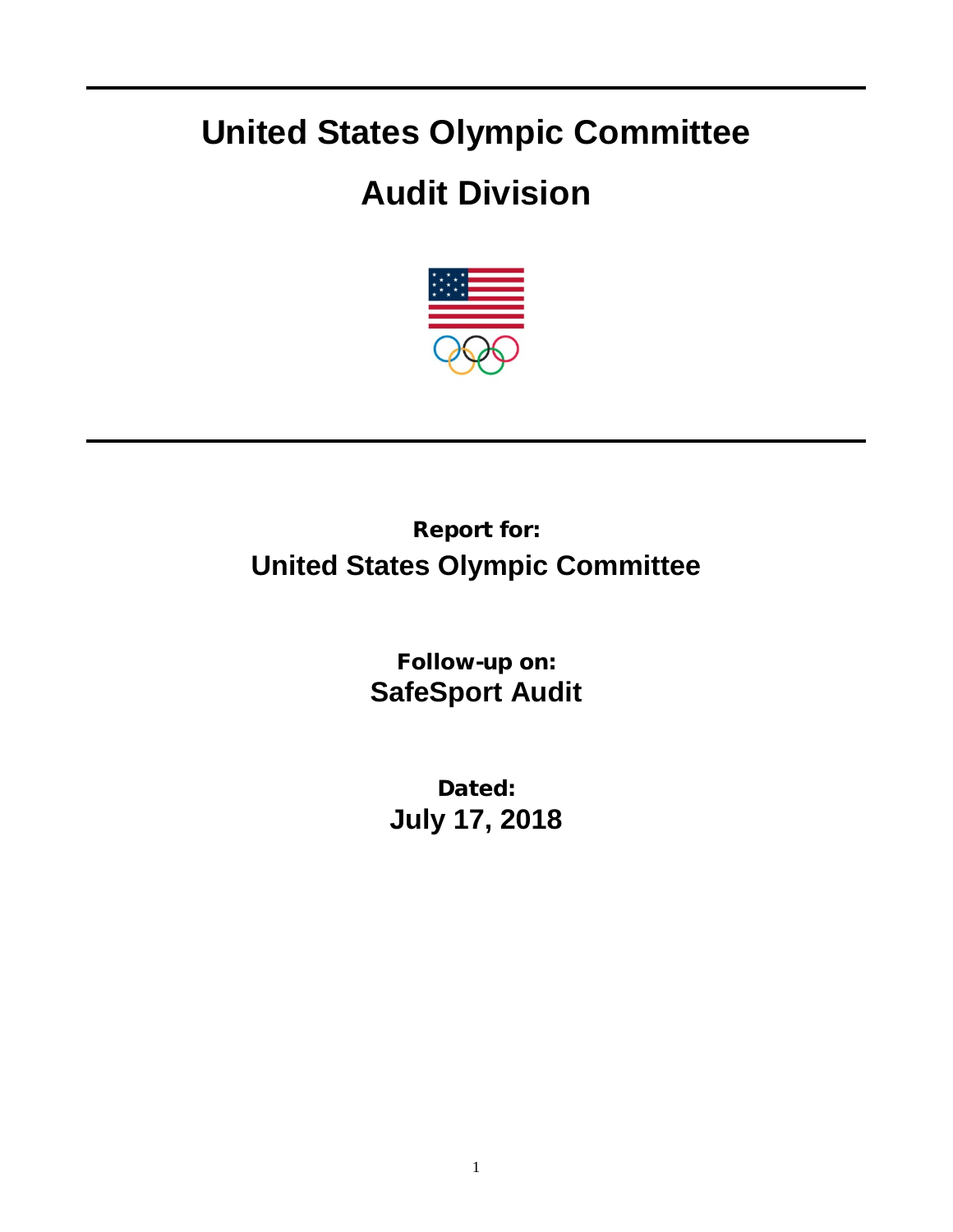UNITED STATES OLYMPIC COMMITTEE 1 Olympic Plaza Colorado Springs, CO 80909



July 17, 2018

Susanne Lyons Acting Chief Executive Officer United States Olympic Committee

Dear Susanne,

During the second and third quarter of 2017, Baker Tilly Virchow Krause (Baker Tilly) performed a SafeSport audit of the United States Olympic Committee (USOC). The purpose of this follow-up review is to report on the status of recommendations from the SafeSport audit of the USOC dated October 2017. Our methodology was limited to communication with USOC personnel, additional testing of processes and a review of various policies provided by the organization. The Audit Division performed additional audit work to verify action was taken.

The review found that two of the testing recommendations were implemented and are considered closed. One testing recommendation is still in-process. Six of the process improvements were implemented and are considered closed. One process improvement is considered in-process as the USOC gathers feedback from Athletes and the National Governing Bodies.

The Audit Division will continue to follow-up with the appropriate individuals until the in-process recommendations are implemented.

Sincerely,

Tympt Julle

Bridget Toelle, CPA, CIA Andrea Andrews, CIA Senior Director, Audit Principal Auditor

cc: Rick Adams Nicole Deal Wendy Guthrie Gary Johansen Chris McCleary Kevin Penn

andreamandens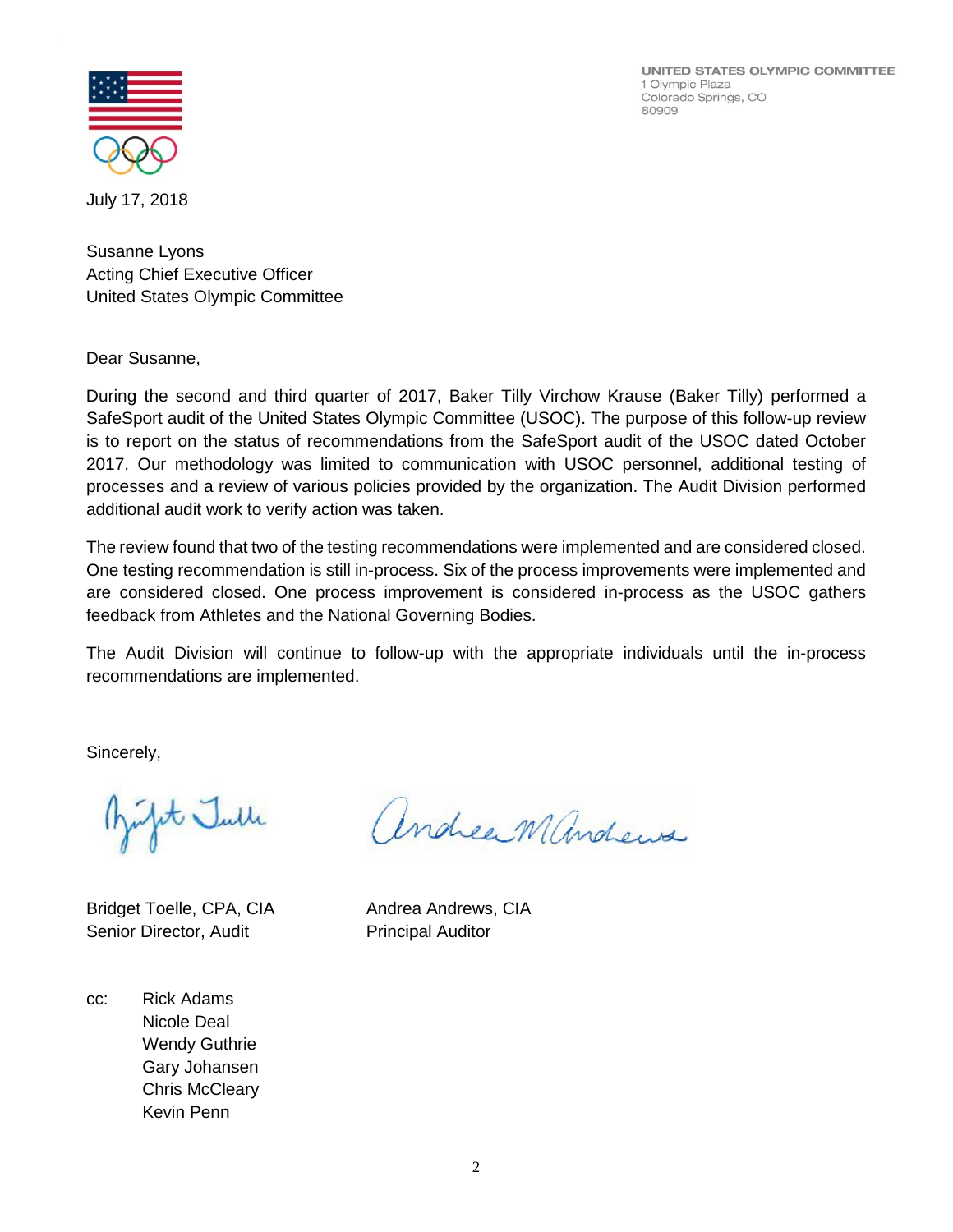

## *SafeSport Audit Follow-up Report*

## **United States Olympic Committee**

| <b>Follow-up</b>   | <b>Testing</b>                                                                                                                                                                                                                                                                                                                                                                                                                                                                                                                                                                                                                                                                                                          | <b>Management</b>                                                                                                                                                                                                                                                                                                       | <b>Follow-up Action</b>                                                                                                                                                                                                                                                                                                                                                                                                                                                                                                                                                                        |
|--------------------|-------------------------------------------------------------------------------------------------------------------------------------------------------------------------------------------------------------------------------------------------------------------------------------------------------------------------------------------------------------------------------------------------------------------------------------------------------------------------------------------------------------------------------------------------------------------------------------------------------------------------------------------------------------------------------------------------------------------------|-------------------------------------------------------------------------------------------------------------------------------------------------------------------------------------------------------------------------------------------------------------------------------------------------------------------------|------------------------------------------------------------------------------------------------------------------------------------------------------------------------------------------------------------------------------------------------------------------------------------------------------------------------------------------------------------------------------------------------------------------------------------------------------------------------------------------------------------------------------------------------------------------------------------------------|
| <b>Status</b>      | <b>Recommendation</b>                                                                                                                                                                                                                                                                                                                                                                                                                                                                                                                                                                                                                                                                                                   | <b>Response</b>                                                                                                                                                                                                                                                                                                         |                                                                                                                                                                                                                                                                                                                                                                                                                                                                                                                                                                                                |
| <b>Implemented</b> | USOC must require that<br>individuals it formally<br>authorizes, approves, or<br>appoints (a) to a position of<br>authority over, or (b) to have<br>frequent contact with athletes<br>complete education and<br>training requirements in a<br>timely manner and before they<br>have contact with athletes to<br>provide assurance that they<br>are educated on the<br>requirements of the Athlete<br>Safety Standards. USOC must<br>consistently track and verify<br>education and training<br>requirements are met for all<br>required individuals.                                                                                                                                                                    | We agree with the condition<br>and recommendation. Before<br>the audit report was issued<br>and on its own initiative, the<br><b>USOC</b> implemented<br>processes to track and verify<br>all required individuals take<br>education and training for<br><b>USOC Headquarters</b><br>(Employees).                       | USOC implemented a<br>process to track and verify all<br>employees completed<br>SafeSport education and<br>training. The USOC Internal<br>Audit Division retested a<br>sample of USOC employees<br>to verify education and<br>training was completed. This<br>recommendation was fully<br>implemented and is<br>considered closed.                                                                                                                                                                                                                                                             |
| <b>Implemented</b> | <b>USOC Olympic Training Center</b><br>must require that individuals it<br>formally authorizes, approves,<br>or appoints (a) to a position of<br>authority over, or (b) to have<br>frequent contact with athletes<br>complete criminal background<br>check requirements in a timely<br>manner and before they have<br>contact with athletes to provide<br>assurance that it is following<br>the Athlete Safety Standards.<br><b>USOC Olympic Training Center</b><br>must consistently track and<br>verify criminal background<br>check requirements are met for<br>all required individuals. USOC<br><b>Olympic Training Center</b><br>should review the testing<br>results and require all<br>necessary individuals to | We agree with the condition<br>and recommendation. Before<br>the audit report was issued<br>and on its own initiative, the<br>USOC implemented a<br>procedure that requires<br>NGBs to certify that criminal<br>background checks are<br>conducted for required<br>individuals for each program<br>conducted at an OTC. | USOC implemented a<br>process that requires all OTC<br>users to sign a user<br>agreement for each<br>camp/program it holds at the<br>OTC. Through the user<br>agreement, the user certifies<br>all non-athletes associated<br>with the program and staying<br>onsite at the OTC have<br>completed and passed a<br>criminal background check in<br>the prior two years. The<br><b>USOC Internal Audit Division</b><br>retested a sample of<br>programs/camps at the OTCs<br>in March and April 2018 to<br>verify user agreements were<br>completed for the programs,<br>This recommendation was |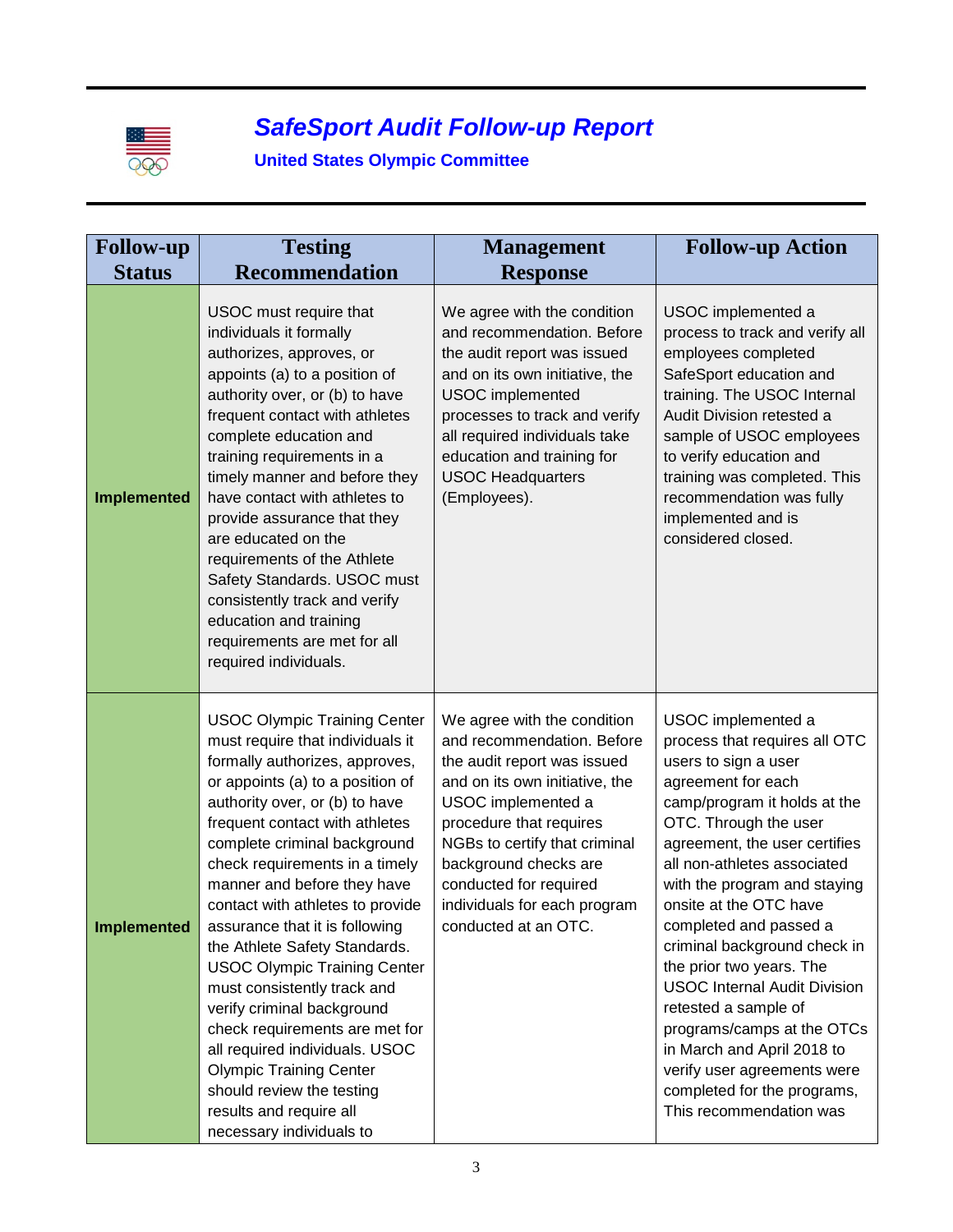| <b>Follow-up</b>  | <b>Testing</b>                                                                                                                                                                                                                                                                                                                                                                                                                                                                                                                                                                                                               | <b>Management</b>                                                                                                                                                                                                                                                                                                                                                                                                                                                                                                                                                                                                             | <b>Follow-up Action</b>                                                                                                                                                                                                                                                                                                                                                                                                                                                                                                                                                                                                                                                                                                                                                                                                                                                                                                                                                                                                                                                                                                                                           |
|-------------------|------------------------------------------------------------------------------------------------------------------------------------------------------------------------------------------------------------------------------------------------------------------------------------------------------------------------------------------------------------------------------------------------------------------------------------------------------------------------------------------------------------------------------------------------------------------------------------------------------------------------------|-------------------------------------------------------------------------------------------------------------------------------------------------------------------------------------------------------------------------------------------------------------------------------------------------------------------------------------------------------------------------------------------------------------------------------------------------------------------------------------------------------------------------------------------------------------------------------------------------------------------------------|-------------------------------------------------------------------------------------------------------------------------------------------------------------------------------------------------------------------------------------------------------------------------------------------------------------------------------------------------------------------------------------------------------------------------------------------------------------------------------------------------------------------------------------------------------------------------------------------------------------------------------------------------------------------------------------------------------------------------------------------------------------------------------------------------------------------------------------------------------------------------------------------------------------------------------------------------------------------------------------------------------------------------------------------------------------------------------------------------------------------------------------------------------------------|
| <b>Status</b>     | <b>Recommendation</b>                                                                                                                                                                                                                                                                                                                                                                                                                                                                                                                                                                                                        | <b>Response</b>                                                                                                                                                                                                                                                                                                                                                                                                                                                                                                                                                                                                               |                                                                                                                                                                                                                                                                                                                                                                                                                                                                                                                                                                                                                                                                                                                                                                                                                                                                                                                                                                                                                                                                                                                                                                   |
|                   | complete the necessary<br>requirements (i.e., criminal<br>background check).                                                                                                                                                                                                                                                                                                                                                                                                                                                                                                                                                 |                                                                                                                                                                                                                                                                                                                                                                                                                                                                                                                                                                                                                               | fully implemented and is<br>considered closed.                                                                                                                                                                                                                                                                                                                                                                                                                                                                                                                                                                                                                                                                                                                                                                                                                                                                                                                                                                                                                                                                                                                    |
| <b>In Process</b> | Games, Medical Staff, and<br>Paralympics must require that<br>individuals it formally<br>authorizes, approves, or<br>appoints (a) to a position of<br>authority over, or (b) to have<br>frequent contact with athletes<br>complete education and<br>training requirements in a<br>timely manner and before they<br>have contact with athletes to<br>provide assurance that they<br>are educated on the<br>requirements of the Athlete<br>Safety Standards. Games,<br>Medical Staff, and Paralympics<br>must consistently track and<br>verify education and training<br>requirements are met for all<br>required individuals. | We agree with the condition<br>and recommendation. Before<br>the audit report was issued<br>and on its own initiative, the<br><b>USOC</b> updated its Athlete<br>Safety Policy to require<br>individuals it formally<br>authorizes, approves, or<br>appoints (a) to a position of<br>authority over or (b) to have<br>frequent contact with athletes<br>to complete safe sport<br>awareness training and<br>education. Additionally, the<br><b>USOC</b> implemented<br>processes to track and verify<br>all required individuals take<br>safe sport training and<br>education for Games,<br>Medical Staff and<br>Paralympics. | <b>Games</b> - the Olympic and<br>Paralympic Delegation for the<br>Games in Korea was<br>required to take SafeSport<br>training. Follow up testing<br>showed that 3% of the<br>Delegation did not complete<br>SafeSport Training. This<br>recommendation is in<br>process and will be retested<br>in October 2018 after the<br>Youth Olympic Games.<br><b>Medical Staff - Medical</b><br>volunteers who were<br>approved to work at OTC<br>facilities with athletes were<br>tested from January 1, 2018<br>to June 8, 2018. All<br>volunteers had completed<br>training prior to contact with<br>athletes. This<br>recommendation is<br>implemented.<br>Paralympic - starting in 2017<br>Paralympics updated its<br>contracts to include a<br>SafeSport training<br>requirement. Auditor tested<br>contracts in 2017 and 90% of<br>contracts included the<br>required language. One<br>contract was on an old<br>template that did not include<br>SafeSport training<br>requirements. This<br>recommendation is<br>considered in process since<br>not all the contracts included<br>SafeSport training<br>requirements. This will be<br>retested in October 2018. |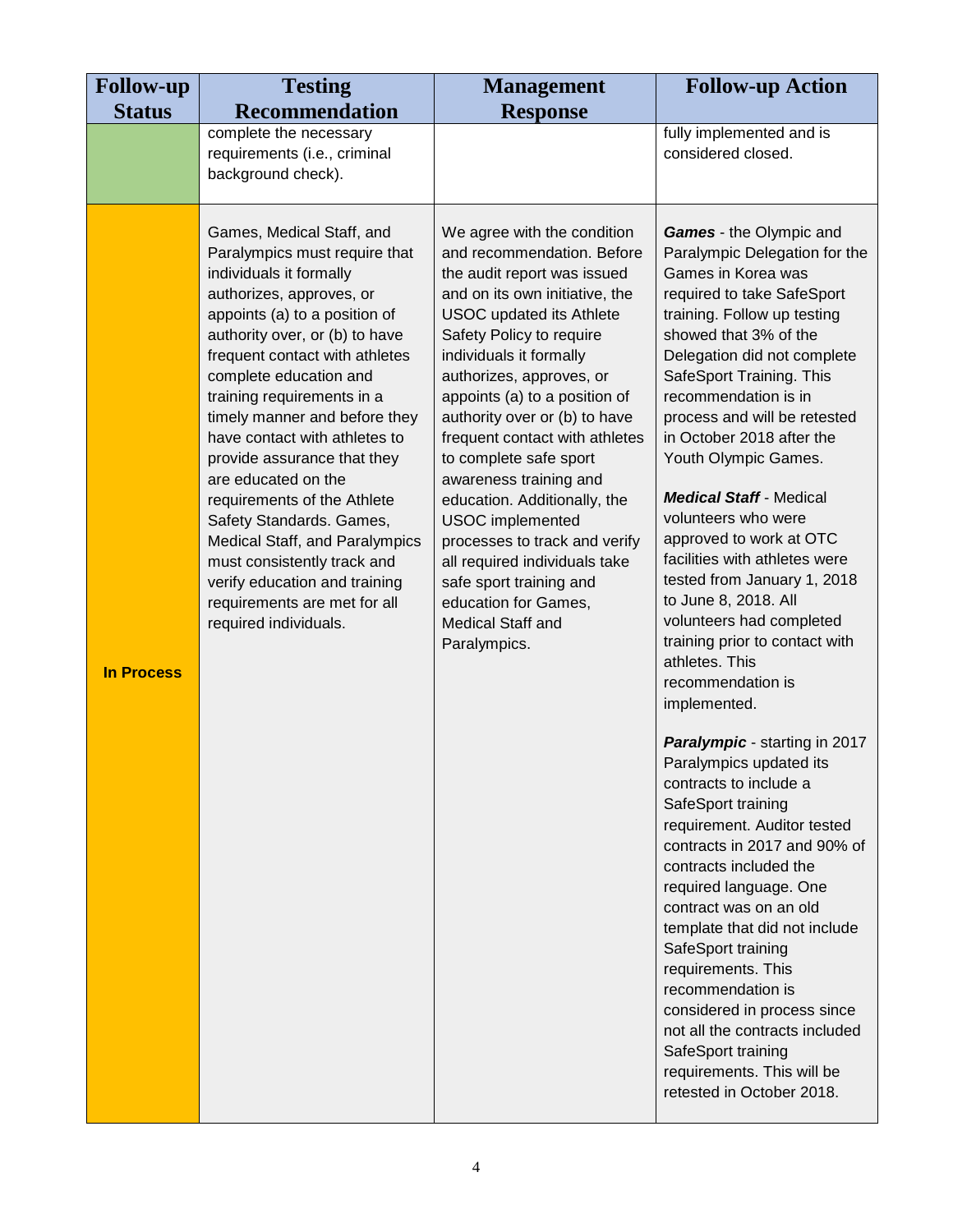| <b>Follow-up</b><br><b>Status</b> | <b>Process Improvement</b>                                                                                                                                                                                                                                                                                                                                                                                                                                                                                                                                                                                                                                                                                                                                                                                  | <b>Management</b><br><b>Response</b>                                                                                                                                                                               | <b>Follow-up Action</b>                                                                                                                                                                                                                                                                                                                            |
|-----------------------------------|-------------------------------------------------------------------------------------------------------------------------------------------------------------------------------------------------------------------------------------------------------------------------------------------------------------------------------------------------------------------------------------------------------------------------------------------------------------------------------------------------------------------------------------------------------------------------------------------------------------------------------------------------------------------------------------------------------------------------------------------------------------------------------------------------------------|--------------------------------------------------------------------------------------------------------------------------------------------------------------------------------------------------------------------|----------------------------------------------------------------------------------------------------------------------------------------------------------------------------------------------------------------------------------------------------------------------------------------------------------------------------------------------------|
| <b>Implemented</b>                | The USOC should consider<br>updating the Athlete Safety<br>Standards to provide specific<br>guidance for administering<br>criminal background checks<br>and education and training<br>requirements (e.g., timeliness<br>requirements).                                                                                                                                                                                                                                                                                                                                                                                                                                                                                                                                                                      | We agree with the condition<br>and believe the<br>recommendation will provide<br>clarity for the NGBs and<br>HPMOs. The USOC intends<br>to conduct a review of the<br>NGB Athlete Safety Policy in<br>2018.        | The USOC updated the NGB<br>Athlete Safety Policy to<br>require that background<br>checks and education and<br>training are completed within<br>60 days of an individual<br>interacting with athletes or<br>being in the role that would<br>require a background check<br>and training. This was fully<br>implemented and is<br>considered closed. |
| <b>Implemented</b>                | The USOC should consider<br>providing guidance for an<br>appropriate process for<br>tracking, monitoring, and<br>maintaining compliance with<br>the Athlete Safety Standards<br>related to criminal background<br>checks and education and<br>training requirements.<br>Guidance could include the<br>following:<br>Review and update<br>$\blacktriangleright$<br>criminal background<br>checks and education<br>and training quarterly<br>to verify completion<br>and compliance with<br><b>Athlete Safety</b><br><b>Standards</b><br>$\blacktriangleright$<br>Review covered<br>individuals (e.g.,<br>coaches, volunteers,<br>officials, staff) at least<br>annually to ensure the<br>appropriate positions<br>are included as<br>NGBs/HPMOs change,<br>grow, and are exposed<br>to more public scrutiny. | We agree with the condition<br>and believe the<br>recommendation will provide<br>clarity for the NGBs and<br><b>HPMOs. The USOC intends</b><br>to conduct a review of the<br>NGB Athlete Safety Policy in<br>2018. | The USOC has updated the<br>NGB Athlete Safety Policy to<br>require that NGBs publish a<br>list, and update it at least<br>annually, of those categories<br>of people who are required to<br>complete background checks<br>and education and training.<br>This recommendation was<br>fully implemented and is<br>considered closed.                |
| <b>Implemented</b>                | The USOC should consider<br>updating the Athlete Safety                                                                                                                                                                                                                                                                                                                                                                                                                                                                                                                                                                                                                                                                                                                                                     | We agree with the condition<br>and believe the                                                                                                                                                                     | The USOC has updated the<br>NGB Athlete Safety Policy to                                                                                                                                                                                                                                                                                           |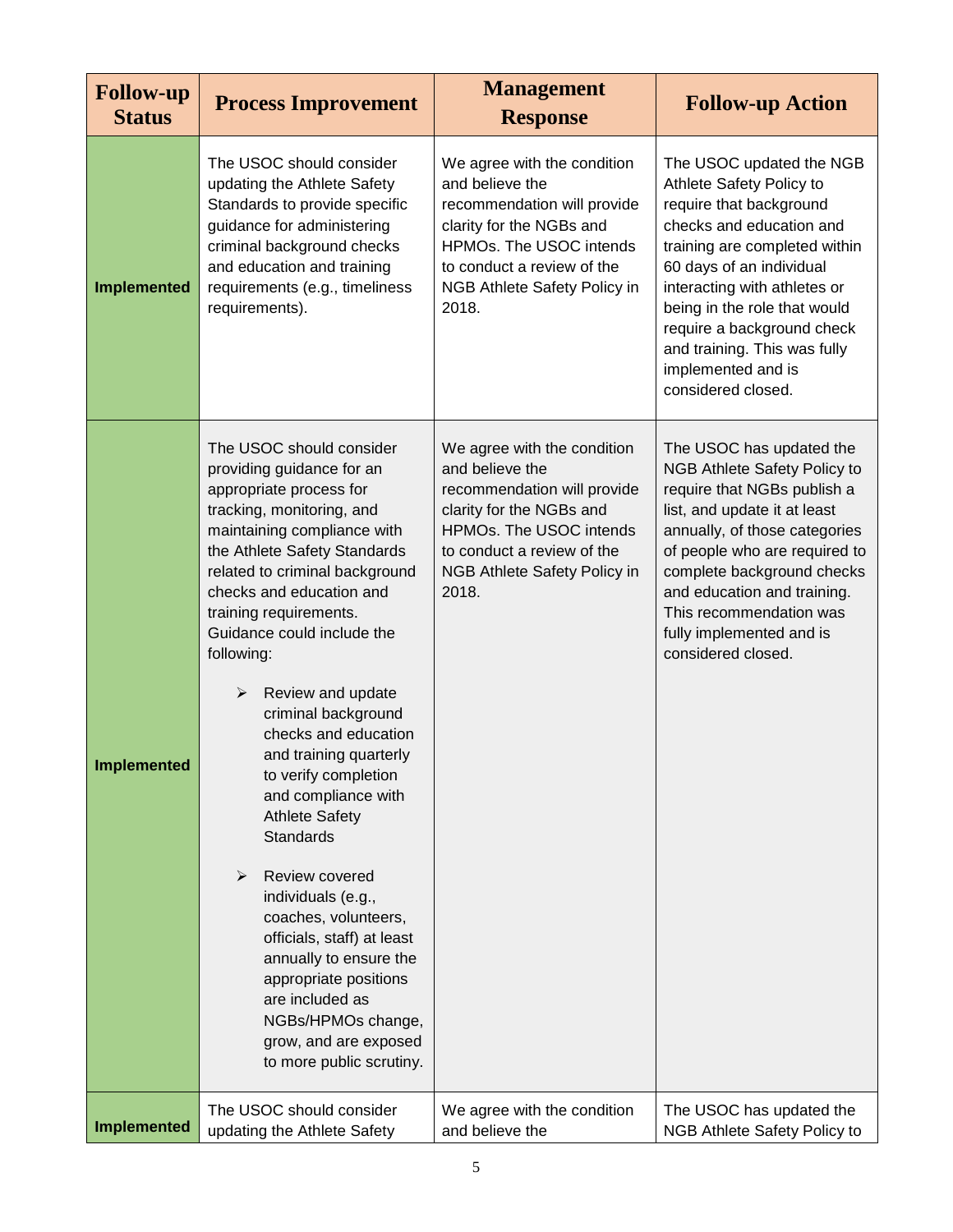| <b>Follow-up</b><br><b>Status</b> | <b>Process Improvement</b>                                                                                                                                                                                                                                                                                                                                                                                                                                                                                                                                                                                                                                                                                                                                                                                                                                                                                  | <b>Management</b><br><b>Response</b>                                                                                                                                                                               | <b>Follow-up Action</b>                                                                                                                                                                                                                                                                                                                                                                                             |
|-----------------------------------|-------------------------------------------------------------------------------------------------------------------------------------------------------------------------------------------------------------------------------------------------------------------------------------------------------------------------------------------------------------------------------------------------------------------------------------------------------------------------------------------------------------------------------------------------------------------------------------------------------------------------------------------------------------------------------------------------------------------------------------------------------------------------------------------------------------------------------------------------------------------------------------------------------------|--------------------------------------------------------------------------------------------------------------------------------------------------------------------------------------------------------------------|---------------------------------------------------------------------------------------------------------------------------------------------------------------------------------------------------------------------------------------------------------------------------------------------------------------------------------------------------------------------------------------------------------------------|
|                                   | Standards to include policy<br>templates and guidelines that<br>NGBs/HPMOs can use to<br>streamline their SafeSport<br>program structure and help<br>create consistency between<br>each NGB's/HPMO's<br>SafeSport documentation.<br>Additionally, the USOC should<br>strongly encourage<br>NGBs/HPMOs to include all<br>SafeSport-related requirements<br>in one centralized area to<br>create a "one stop shop" (e.g.,<br>a handbook, a policy, a<br>website, etc.).                                                                                                                                                                                                                                                                                                                                                                                                                                       | recommendation will provide<br>clarity for the NGBs and<br>HPMOs. The USOC intends<br>to conduct a review of the<br>NGB Athlete Safety Policy in<br>2018.                                                          | require that NGBs publish its<br>athlete safety policy in a<br>common area in the NGB's<br>online resources. This<br>recommendation was fully<br>implemented and is<br>considered closed.                                                                                                                                                                                                                           |
| <b>In Process</b>                 | The USOC should consider<br>updating the Athlete Safety<br>Standards to indicate the policy<br>applies to athletes and include<br>requirements for athlete-<br>specific criminal background<br>checks and education and<br>training.<br>If there are concerns related to<br>requiring athletes to undergo<br>background checks, then we<br>suggest that athletes, whether<br>they are adults or minors, are<br>required to disclose any<br>misdemeanors and felonies<br>committed to allow the<br>NGB/HPMO to determine what<br>action to take and hold athletes<br>accountable if an incident is<br>revealed that they have not<br>disclosed.<br>Additionally, if the USOC<br>determines that the Athlete<br>Safety Standards should not<br>include athletes, then it should<br>address athlete peer to peer<br>abuse, criminal background<br>checks, and education and<br>training in a separate standard | We agree with the condition<br>and believe the<br>recommendation will provide<br>clarity for the NGBs and<br>HPMOs. The USOC intends<br>to conduct a review of the<br><b>NGB Athlete Safety Policy in</b><br>2018. | The USOC has determined<br>this recommendation requires<br>further discussion within the<br>USOC and with the NGB<br><b>Council and Athlete Advisory</b><br>Council. The USOC is in the<br>process of gathering<br>feedback. This<br>recommendation is in<br>process and a decision<br>regarding athlete-specific<br>background checks and<br>education and training will be<br>determined by December 31,<br>2018. |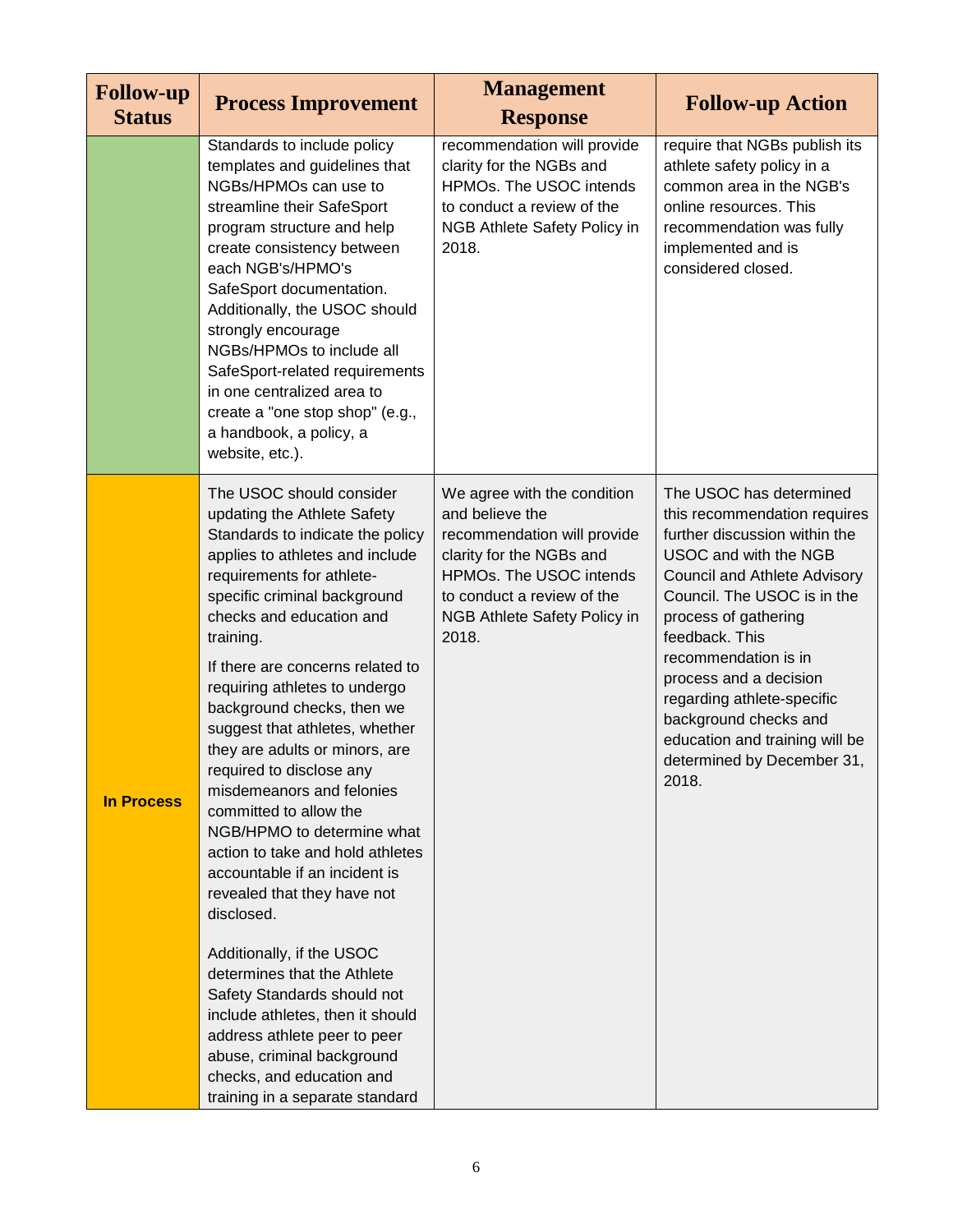| <b>Follow-up</b><br><b>Status</b> | <b>Process Improvement</b>                                                                                                                                                                                                                                                                                                                                                                                                         | <b>Management</b><br><b>Response</b>                                                                                                                                                                                                                          | <b>Follow-up Action</b>                                                                                                                                                                                                                                                                                                                                                                                                                                                                        |
|-----------------------------------|------------------------------------------------------------------------------------------------------------------------------------------------------------------------------------------------------------------------------------------------------------------------------------------------------------------------------------------------------------------------------------------------------------------------------------|---------------------------------------------------------------------------------------------------------------------------------------------------------------------------------------------------------------------------------------------------------------|------------------------------------------------------------------------------------------------------------------------------------------------------------------------------------------------------------------------------------------------------------------------------------------------------------------------------------------------------------------------------------------------------------------------------------------------------------------------------------------------|
|                                   | that NGBs/HPMOs will be<br>required to comply.                                                                                                                                                                                                                                                                                                                                                                                     |                                                                                                                                                                                                                                                               |                                                                                                                                                                                                                                                                                                                                                                                                                                                                                                |
| <b>Implemented</b>                | The USOC should consider<br>updating the Athlete Safety<br>Standards to specifically<br>address creating a process for<br>anonymous and/or confidential<br>reporting and specifically<br>prohibit any requirement that<br>could prevent an individual<br>from reporting (e.g., filing fees,<br>written requirements,<br>timeliness requirements).                                                                                  | We agree with the condition<br>and believe the<br>recommendation will provide<br>clarity for the NGBs and<br>HPMOs. The USOC intends<br>to conduct a review of the<br>NGB Athlete Safety Policy in<br>2018.                                                   | The USOC has updated the<br>NGB Athlete Safety Policy to<br>provide more reporting<br>guidance. This includes<br>making anonymous reports<br>and no fees charged for<br>SafeSport reports. This<br>recommendation was fully<br>implemented and is<br>considered closed.                                                                                                                                                                                                                        |
| <b>Implemented</b>                | The USOC should consider<br>updating the Athlete Safety<br>Standards to include guidance<br>or recommendations on an<br>appropriate process for each<br>NGB/HPMO to review and vet<br>the results of a criminal<br>background check.                                                                                                                                                                                               | We agree with the condition<br>and believe the<br>recommendation will provide<br>clarity for the NGBs and<br><b>HPMOs. The USOC intends</b><br>to conduct a review of the<br>NGB Athlete Safety Policy in<br>2018.                                            | The USOC has updated the<br>NGB Athlete Safety Policy to<br>state that all NGB policies<br>must comply with<br>requirements under the Ted<br>Stevens Olympic and<br>Amateur Sports Act. This<br>provides guidance on the<br>process for dealing with<br>reviewing criminal<br>background checks. This<br>recommendation was fully<br>implemented and is<br>considered closed.                                                                                                                  |
| <b>Implemented</b>                | The USOC should consider<br>including SafeSport monitoring<br>in Internal Audit's annual audit<br>plan. The following are<br>SafeSport-related areas<br>Internal Audit could start within<br>the next five years:<br>Year 1: Compliance<br>><br>with completing<br>education and training<br>Year 2: Compliance<br>$\rm{>}$<br>with completing<br>criminal background<br>checks<br>Year 3: Compliance<br>$\rm{>}$<br>with required | We agree that SafeSport<br>monitoring is valuable and<br>the USOC should play a part<br>in the monitoring process.<br>The Internal Audit Division<br>will take part in the<br>monitoring process in 2018,<br>this will be evaluated on a<br>continuing basis. | There are SafeSport<br>elements in the annual<br>compliance checklist which<br>began in February 2018.<br>SafeSport will also be audited<br>through the NGB audit<br>process. NGB audits<br>conducted in 2018 include<br>SafeSport audit procedures.<br>Internal Audit will also<br>continue to follow-up on<br>SafeSport recommendations<br>from the NGB Baker Tilly<br>audits. The US Center for<br>SafeSport will also conduct<br>random and regular audits of<br>NGBs. This recommendation |